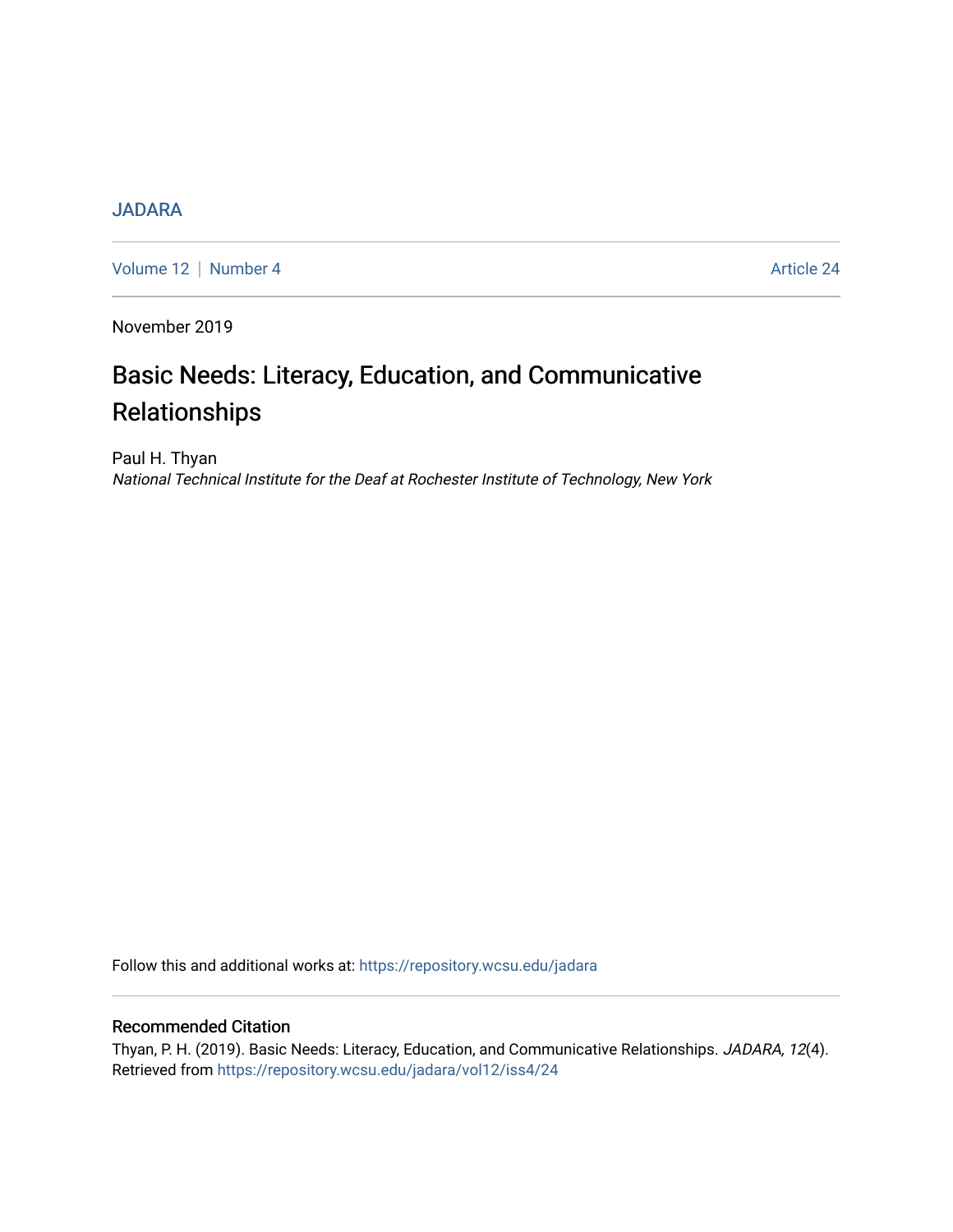## BASIC NEEDS: LITERACY, EDUCATION AND COMMUNICATIVE RELATIONSHIPS

Paul H. Thyan

During much of the history of education, there has been relatively little support given to the education of the handicapped. It was not until in the 1950's that we saw local responsi bility for educating the handicapped develop to a significant degree. As a result of this movement, we saw the development of special education progams in school districts through out the United States. Perhaps with the new legislation directed toward education for the handicapped it is reasonable to observe that finally, education is now beginning to achieve its great goal of democracy; equal educational opportunity for all. This statement, however, is issued with a degree of caution since the wording of the law is limited by the under standing of those responsible for its imple mentation.

A guiding philosophy in programs of special education has been the belief that equal educational opportunities assumes that there will be *different* education experiences for all who need it. We know, for example, that pro foundly deaf children need education pro grams different from those provided to children who are hard of hearing, even though both are hearing handicapped. The hard-ofhearing child with appropriate educational strategies and proper amplification will gener ally develop a fairly good understanding of the English language. He can be expected to generalize his use of English to enhance reading, writing, oral and aural communica tion skills. On the other hand, the profoundly deaf child will generally have far greater difficulty learning the English language, and will be severly limited in his ability to generalize its use. From a history of experience, educators of the deaf have learned that strategies used to educate and train the nonhandicapped popula tion are often inappropriate and unproductive when implemented with hearing impaired in dividuals.

Although normal hearing, hard-of-hearing and profoundly deaf children generally require different educational considerations, their ultimate basic needs remain the same. They each have a basic need for literacy, education, and communicative relationships in order to be a "prepared person". By literacy, I refer to individuals who are able to read and write the English language sufficiently well to enable them to take advantage of special or regular educational programs, and to maintain an ade quate level of social and job-related knowledge and skills. By education, I refer to individuals who are aware of the complex world they live in, are cognizant of the historical events which produced this world and the society they are a part of, and who have developed a set of moral and spiritual values to assist them in making future everyday decisions. By com municative relationships, I refer to individuals (particularly deaf individuals) whose per sonalities have been influenced by a variety of successful communicative interactions with both hearing and other deaf persons. It has been suggested that as much as 85% of all the success individuals achieve can be attributed to the personality they communicate to others

1

Mr. Thyan is with the National Technical Institute for the Deaf.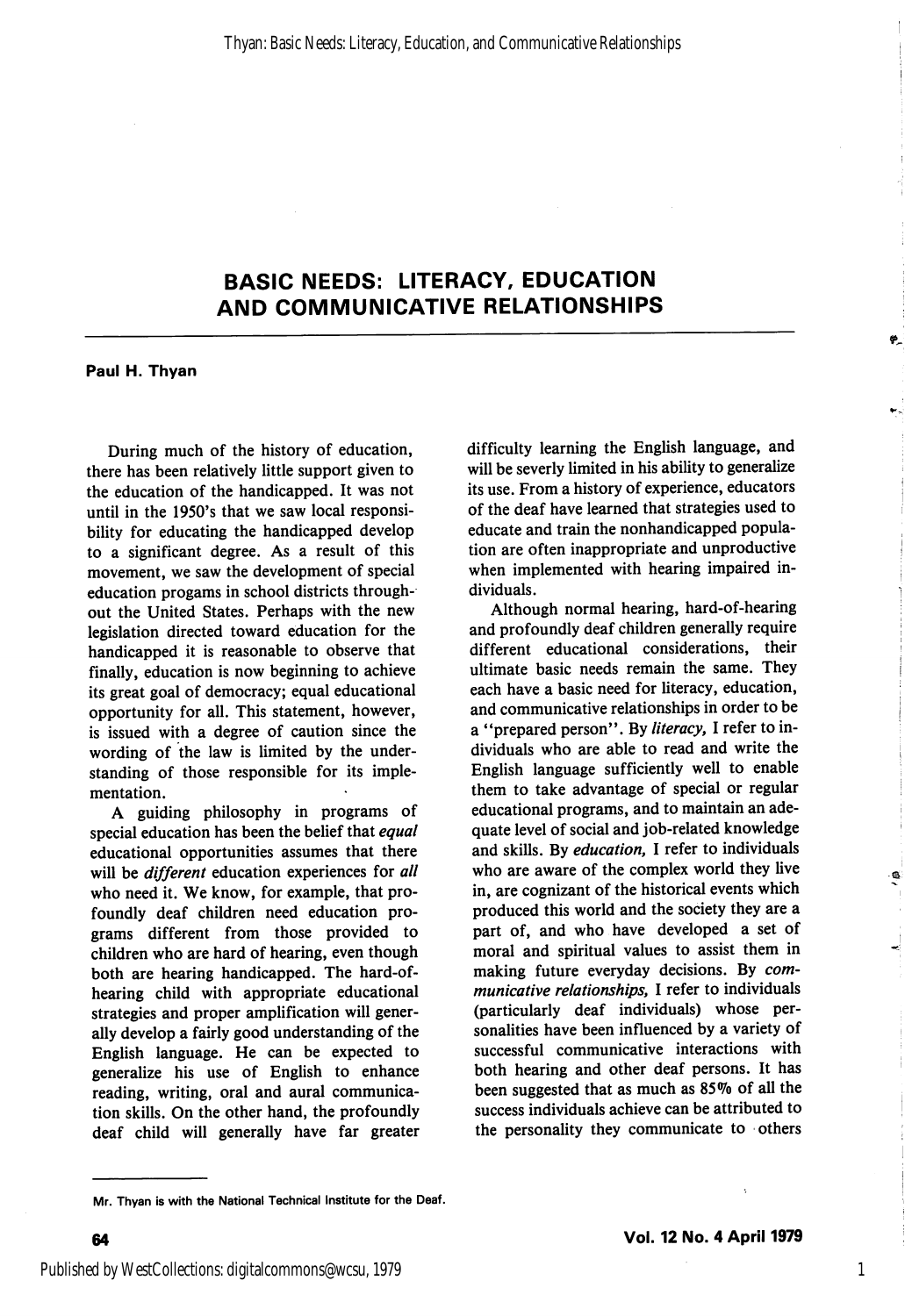#### BASIC NEEDS: LITERACY, EDUCATION, AND COMMUNICATIVE RELATIONSHIPS

(Sill, 1958).

The challenge to educational programs, therefore, is to provide deaf individuals with the educational and training experiences that will develop the tools which are fundamental to their achieving these basic needs. Their eventual economic and social success is depen dent upon the ability to both obtain and use their knowledge and skills. In that respect, it can be argued that the tools required for satisfying these needs are more important than education itself.

Traditionally, education has placed more emphasis on information dissemination than on communication. When information must be given or received through impaired com municative channels, the educational or learn ing process is slowed down. Thus, we find deaf students often running several years behind their hearing counterparts in overall academic achievement. Their ability to read, write and speak the English language is the most notice able area of retarded development. In the limited observations I have made of schools serving the deaf, I am impressed with the general lack of professionals who are prepared to provide the specialized training needed to develop communication skills. There some times seems to be a pre-occupation with the need to expose the students to the curriculum content rather than invest in the process of communication that underlies all learning.

When we see so many deaf students emerg ing from our public schools after 12-15 years of formal education, unable to effectively use the English language, I become concerned about what we are using both as our guide for providing educational experiences and as in dicators of success. Many programs do not see a need to invest the major resources required to develop the communication skills that will enable deaf individuals to satisfy their basic need for literacy, education, and communica tive relationships. Yet, unless these tools are acquired the role of educational programs is open for question.

The principle underlying the concept of equal educational opportunities is that educa tion only begins when formal schooling ends.

For individuals to achieve their potential, they must engage in the life-long educational pro cess that enables them to adapt to the social and technological changes in our society and to take advantage of the dynamic opportunities for economic and social success. We must realize, however, that in a real sense the oppor tunities for deaf individuals to acquire the communication skills needed to become and remain a "prepared person" essentially ends with formal schooling.

The National Technical Institute for the Deaf (NTID) is a post-secondary education program for deaf individuals located on the campus of Rochester Institute of Technology. Although NTID only has a ten year history, it values highly the need to develop the com munication skills of deaf individuals and accepts that as a goal and a challenge. The guidelines under which NTID was established specify that its efforts to train deaf students should be focused "toward the goals of successful employment and preparation for full participation in community living". As a result of training, the aspirations of deaf individuals should be raised and they should be prepared to receive a high degree of personal develop ment and a sense of social responsibility. Training in receptive and expressive com munication skills is considered as a critical component of the overall programs, of the Institute (Guidelines for the establishment of NTID, 1966).

There are some who might suggest that it is not wise to invest the resources needed to fur ther develop the communication skills of adult deaf individuals. Many argue that beyond the mid-teenage years, the speech, speechreading, auditory discrimination, and the reading and writing skills of the average deaf person cannot be significantly improved. At NTID, we have found this not to be true of the young adult deaf population it serves. We are finding that they not only can improve in these skills, but in some areas they improve at a faster rate than was evidenced during their public school train ing. This is both reassuring to those providing the training and motivating to the students being trained.

2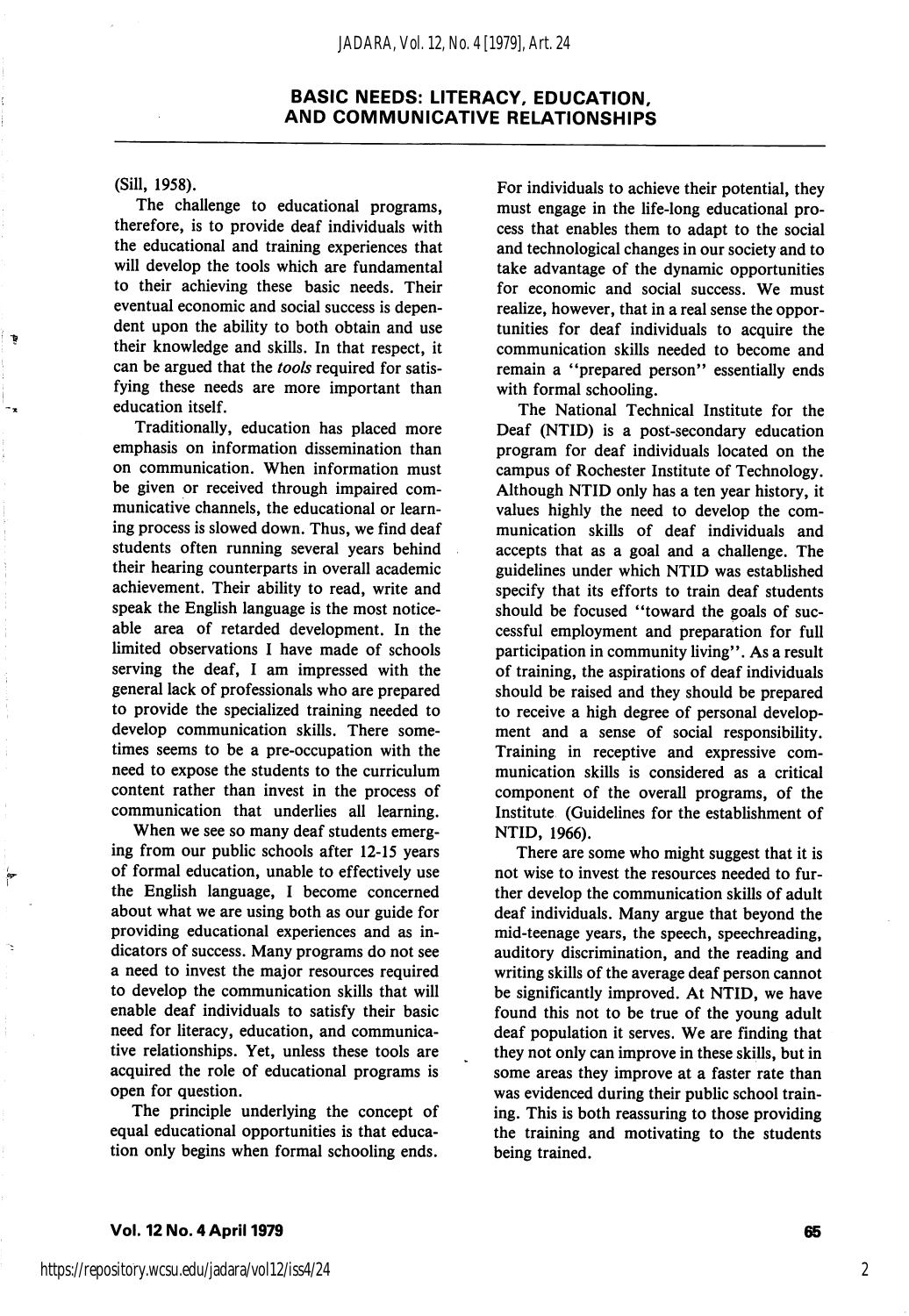#### BASIC NEEDS: LITERACY, EDUCATION AND COMMUNICATIVE RELATIONSHIPS

With NTID's focus on providing deaf students the opportunity to develop the know ledge and skills needed to earn a good living and live a good life, individual educational programs for students are focused on three fundamental components of preparation. One component is academic or technical prepara tion. Here all aspects of training needed to prepare the student to understand and perform the technical skills related to his work are iden tified and provided. The training programs that offer these experiences are those that the student majors in. Another component is the area of personal and social skill preparation. Here training is centered on preparing the stu dent to manage himself, interact with other in dividuals, and to manage his environment. The third component is communication skill prepa ration. This includes the specialized training and experiences which assist the student in developing the tools needed to read, write, take advantage of educational opportunities, and engage in successful communicative relationships.

Efforts to train students in each of these areas are directed toward preparing them for the environments within which they now live or in which they will eventually live, such as the home, school, work and community. As we consider these environments in terms of the training components, we can form a concept ual framework for career development or in other words, individual educational program planning. For each student, consideration can be given to the level of skill development needed to function communicatively, socially, and technically in each environment. It is im portant to consider all three components as be ing equally important in the career or educa tional development process. Here is where an imbalance is often found within traditional deaf educational programs.

Using this conceptual framework as a refer ence, the Division of Communication Pro grams at NTID assesses the communication performance characteristics of each student upon entry. Assessment is made on each of several receptive and expressive skill areas needed to provide a data base from which

decisions can be made with respect to estab lishing individualized training programs. The characteristics assessed for receptive skills are: 1) hearing (speech) discrimination, 2) speechreading without sound, 3) speechreading with sound, 4) manual reception, 5) simultaneous reception, and 6) reading comprehension (lan guage). The characteristics which are assessed for expressive skills are: 1) speech intelligibility, 2) writing intelligibility (language), and 3) non verbal emotive intelligibility (body language).

Experience in assessing communicative ef fectiveness has shown that performance in each of these receptive and expressive skill areas affects the individual's overall ability to communicate. This then becomes the basis of our clinical training program. I will briefly ex plain the nature of the assessment in each of these areas and how the results are used in the training of individual students.

Upon entry, each student's hearing is tested to determine the nature and extent of residual hearing that might be available. Only ten per cent of our students have no measurable hear ing. Previous experience with hearing aids is also determined. The student's ability to utilize existing residual hearing for communication purposes is assessed on the basis of how well speech is understood through hearing alone, through speechreading with sound, and through simultaneous reception. The materials used to assess performance skills in these as well as other receptive areas such as speechreading without sound and manual reception, are standardized lists of everyday social sentences. Levels of performance are deter mined by the amount of information received which is rated on a scale of  $I$  to  $I$ , with  $I$  meaning essentially no information was understood, and a 5 meaning essentially all the message was understood. A  $3$  on the other hand would indicate approximately 50 percent functioning effectiveness. Reading comprehension, how ever, is assessed on the basis of grade level per formance using a standardized reading test.

To assess expressive skills, performance is rated using the same scale of  $1$  (poor) to  $5$ (good), but applied to how well the deaf stu dent is able to communicate his message to a

66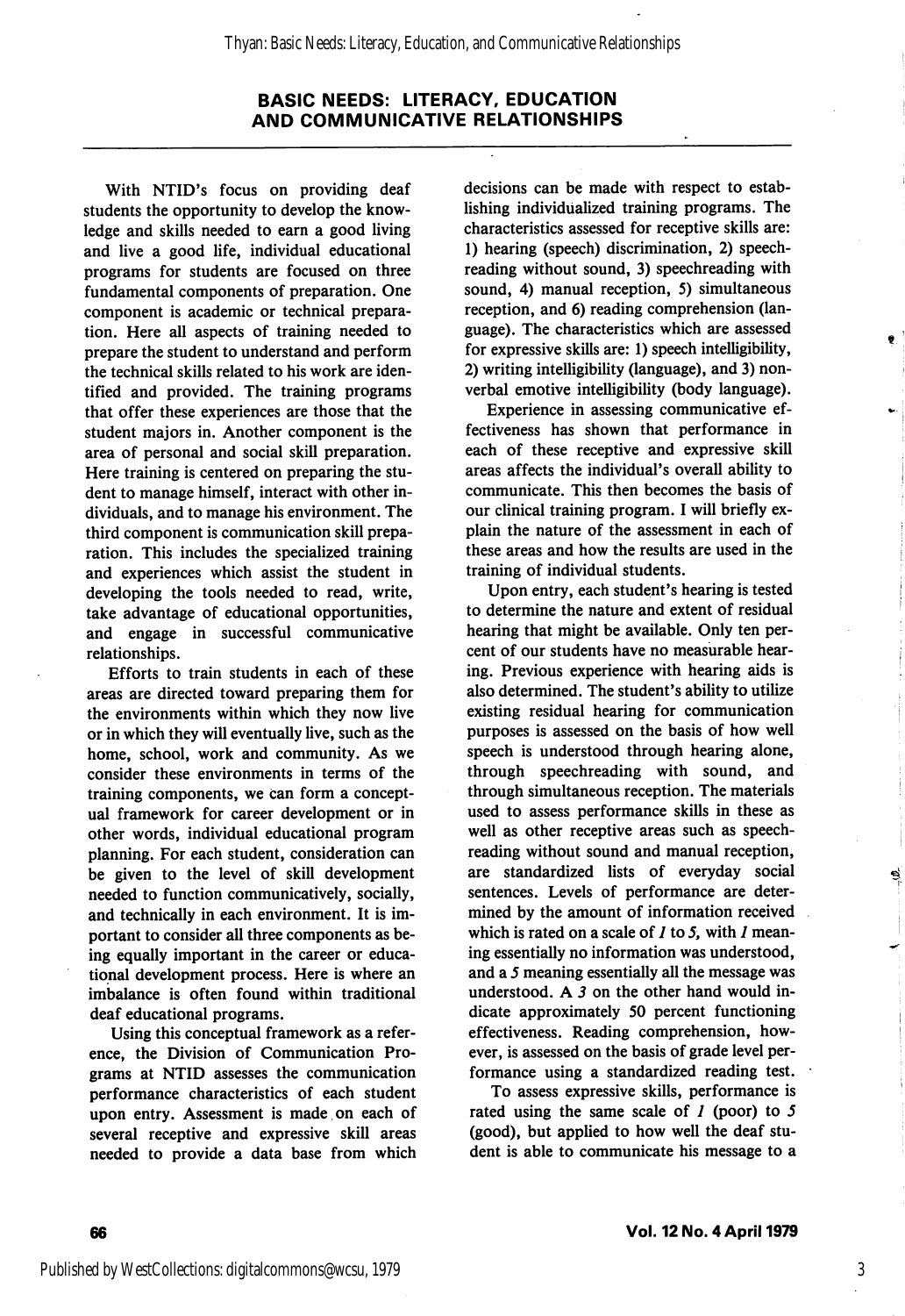#### BASIC NEEDS: LITERACY, EDUCATION, AND COMMUNICATIVE RELATIONSHIPS

hearing person. Speech intelligibility is assessed by having the student read aloud a prepared message which is recorded on audio tape. The recording is played back to a panel of trained listeners who rate the intelligibility of the in dividual's speech.

Writing intelligibility is assessed by having the student describe in writing, an event which he understands from viewing an animated car toon film which displays an easily understood life situation.

For students who have not developed intel ligible speech or writing skills, their ability to communicate information through the use of non-verbal body language is assessed. Perfor mance is assessed by video taping the student while he communicates the solution to a clearly defined problem using only non-verbal gestures.

Additional diagnostic tests are conducted in some areas to provide specific information needed to plan the clinical aspects of each student's training. Decisions with respect to how training is to be sequenced and carried out are made by a committee of trained specialists based on their evaluation of the total set of data received from each of the performance and diagnostic tests. The student's individual ized communication training program devel oped by this group of specialists is forwarded to his technical career counselor. It then becomes the responsibility of the student and his career counselor to develop a formal in dividual educational program, which includes the training components needed for technical, personal and social, and communication preparation. Upon the completion of each quarter's communication training, clinicians and classroom instructors make recommenda tions for each individual student as to whether or not the student is prepared to proceed with the next step of his training program as origin ally planned. Any recommendations for change are reviewed and approved by the com mittee of specialists responsible for establish ing individualized communication training programs.

To insure that the need for communication training is understood and appreciated both by

the student and his technical career counselors, an audiologist, speech pathologist, and English specialist are assigned from the Communica tion Programs as liaison advisors to each of the technical training departments where students are majoring. These individuals are prepared to serve as resource specialists to the technical training programs for matters related to the area of communications and to assist in counseling students and providing input to classroom teachers. This is an important com ponent of the system used to manage the over all individual educational program of students.

Although we have far to go in developing the levels of communication skills needed by deaf individuals to enjoy economic and social success, some significant accomplishments are being made. To illustrate this, let me review some of the positive effects we are seeing in training communication skills with deaf young adults. Although we have found that only ten percent of the students entering NTID do not have measurable hearing, approximately half use hearing aids all or most of the time. Of those who are not regular hearing aid users, approximately 28% own hearing aids but for various reasons do not wear them most of the time. The remaining students have either never owned a hearing aid or do not own one when they entered NTID. Their reasons for not us ing amplification are based on a variety of in fluences such as an improperly fitted hearing aid, peer pressures, or the attitude that since they are deaf, they are not able to benefit from a hearing aid. A special program has been developed at NTID to orient and train deaf students with respect to the potential benefits they might expect from amplification, the rela tionship of hearing to both receptive and ex pressive oral skills, and the careful selection process needed for difficult-to-fit cases. The program also includes some basic training in and trial use of hearing aids. Nearly 90 percent of the students who complete the program accept a hearing aid.

A program of individual speech therapy has been developed which enables students to decrease their articulation errors at a rate of 10 percent for each quarter of training they